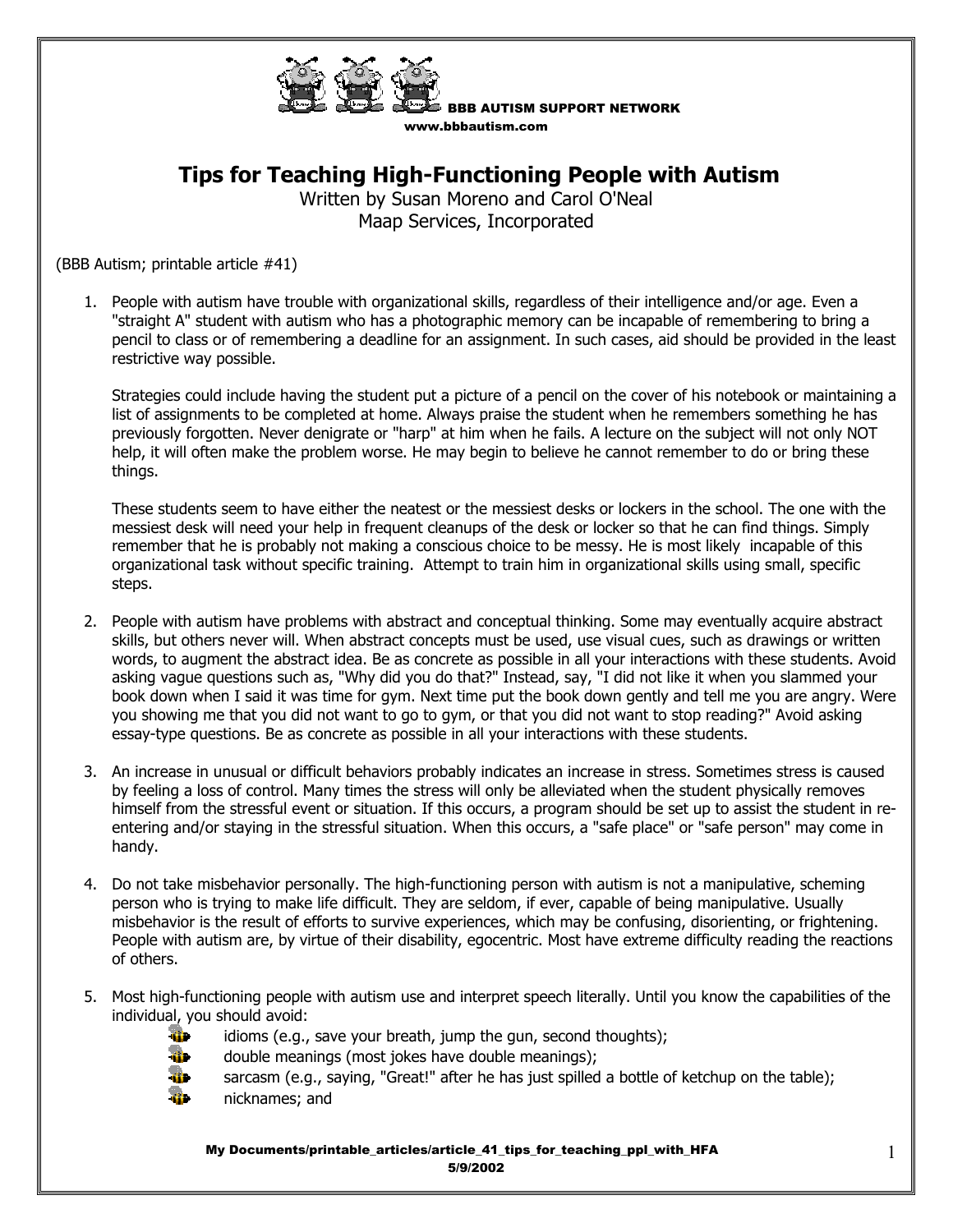

BBB AUTISM SUPPORT NETWORK

**The Case of Case Constants** (e.g., Pal, Buddy, Wise Guy).

6. Remember that facial expressions and other social cues may not work. Most individuals with autism have difficulty reading facial expressions and interpreting "body language."

www.bbbautism.com

- 7. If the student does not seem to be learning a task, break it down into smaller steps or present the task in several ways (e.g., visually, verbally, physically).
- 8. Avoid verbal overload. Be clear. Use shorter sentences if you perceive that the student is not fully understanding you. Although he probably has no hearing problem and may be paying attention, he may have difficulty understanding your main point and identifying important information.
- 9. Prepare the student for all environmental and/or changes in routine, such as assembly, substitute teacher, and rescheduling. Use a written or visual schedule to prepare him for change.
- 10. Behavior management works, but if incorrectly used, it can encourage robot-like behavior, provide only a shortterm behavior change, or result in some form of aggression. Use positive and chronologically age-appropriate behavior procedures.
- 11. Consistent treatment and expectations from everyone is vital.
- 12. Be aware that normal levels of auditory and visual input can be perceived by the student as too much or too little. For example, the hum of fluorescent lighting is extremely distracting for some people with autism. Consider environmental changes such as removing "visual clutter" from the room or seating changes if the student seems distracted or upset by his classroom environment.
- 13. If your high-functioning student with autism uses repetitive verbal arguments and/or repetitive verbal questions, you need to interrupt what can become a continuing, repetitive litany. Continually responding in a logical manner or arguing back seldom stops this behavior. The subject of the argument or question is not always the subject, which has upset him. More often the individual is communicating a feeling of loss of control or uncertainty about someone or something in the environment.

Try requesting that he write down the question or argumentative statement. Then write down your reply. This usually begins to calm him down and stops the repetitive activity. If that does not work, write down his repetitive question or argument and ask him to write down a logical reply (perhaps one he thinks you would make). This distracts from the escalating verbal aspect of the situation and may give him a more socially acceptable way of expressing his frustration or anxiety. Another alternative is role- playing the repetitive argument or question with you taking his part and having him answer you as he thinks you might.

- 14. Since these individuals experience various communication difficulties, do not rely on students with autism to relay important messages to their parents about school events, assignments, school rules, etc. unless you try it on an experimental basis with follow-up, or unless you are already certain that the student has mastered this skill. Even sending home a note for his parent may not work. The student may not remember to deliver the note or may lose it before reaching home. Phone calls to parents work best until the skill can be developed. Frequent and accurate communication between the teacher and parent (or primary caregiver) is very important.
- 15. If your class involves pairing off or choosing partners, either draw numbers or use some other arbitrary means of pairing. Or ask an especially kind student if he or she would agree to choose the individual with autism as a partner before the pairing takes place. The student with autism is most often the individual left with no partner. This is unfortunate since these students could benefit most from having a partner.